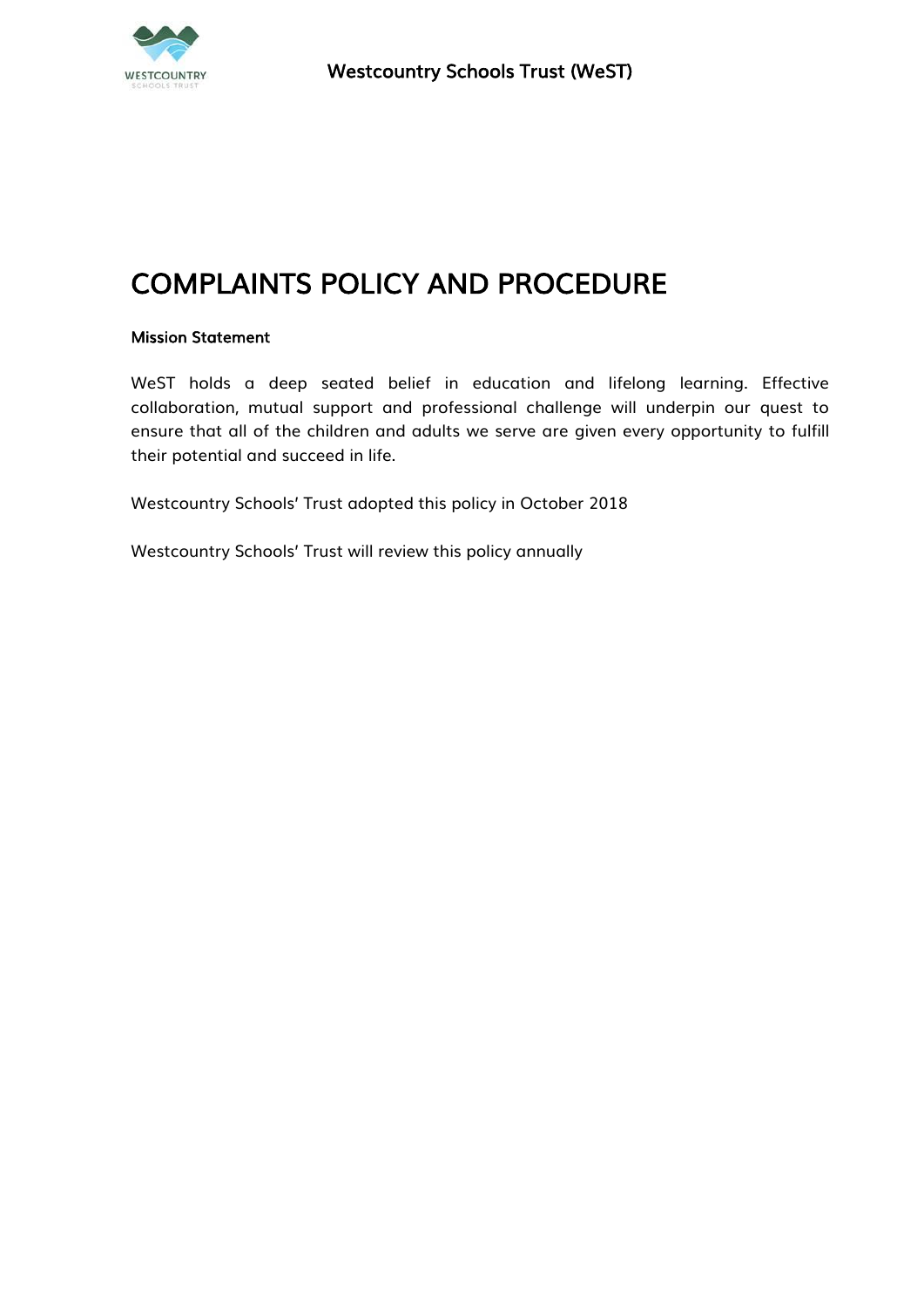

## 1. Introduction

- 1.1 This Policy and Procedure sets out the Framework for how complaints are managed within all the Schools/Academies in the Westcountry Schools Trust. The Trust reserves the right to alter this process, in exceptional circumstances.
- 1.2 The Trust's complaints procedure is for parents, carers and members of the public to use to make complaints about any Schools/Academies or Local Governing Board within the Trust. It is expected that the concern or complaint will be directed to the School/Academy the concern or complaint relates to.
- 1.3 The Trust would encourage complaints to be made as soon as possible after an incident arises and considers 3 months to be an acceptable timeframe within which to lodge a complaint. Complaints lodged after 3 months from the date of the original incident/occurrence may be considered only in exceptional circumstances.
- 1.4 Within our Trust, we value our relationship with parents, carers and our local community. We are happy to receive suggestions and comments on what goes on within our Schools/Academies. This can help us to identify areas of success and where we can make improvements. We believe it is important that anyone who raises a concern is treated seriously and that their concerns and complaints are dealt with promptly, courteously and fairly.
- 1.5 People are encouraged to make their concerns known to staff in the School/Academy so that they can be addressed in partnership. Usually, concerns can be dealt with informally and can be resolved satisfactorily through discussion. Occasionally, a concern cannot be resolved in this way and it may become a complaint.
- 1.6 When someone raises an issue, it may be easily resolved by the person contacted. Sometimes, this will not be possible and they will refer the matter to someone else. Before doing so, some details will be recorded about the concern and the person raising it (name, nature of the concern, date, contact address or phone number). An idea will be given of when a response can be expected. The day to day running of the school is the Principal/Headteacher's responsibility, so all concerns about this will be referred to the Principal/Headteacher.
- 1.7 Every effort will be made to resolve the matter informally. However, if this is not possible the person may wish to take the matter further. The person should be given clear information about how to proceed along with a copy of this procedure.

# 2. Definition

- 2.1. For the purpose of this document:
	- a. The Westcountry Schools Trust is referred to as The Trust;
	- b. School/Academy refers to all Schools/Academies within the Trust;
	- c. Pupils refers to all pupils being educated or on site at any one of the Schools/Academies within the Trust.
	- d. Working days are normally those on which the School/Academy is open i.e. term time. These are days on which the School/Academy/Trust could reasonably be expected to receive, progress and respond to a complaint.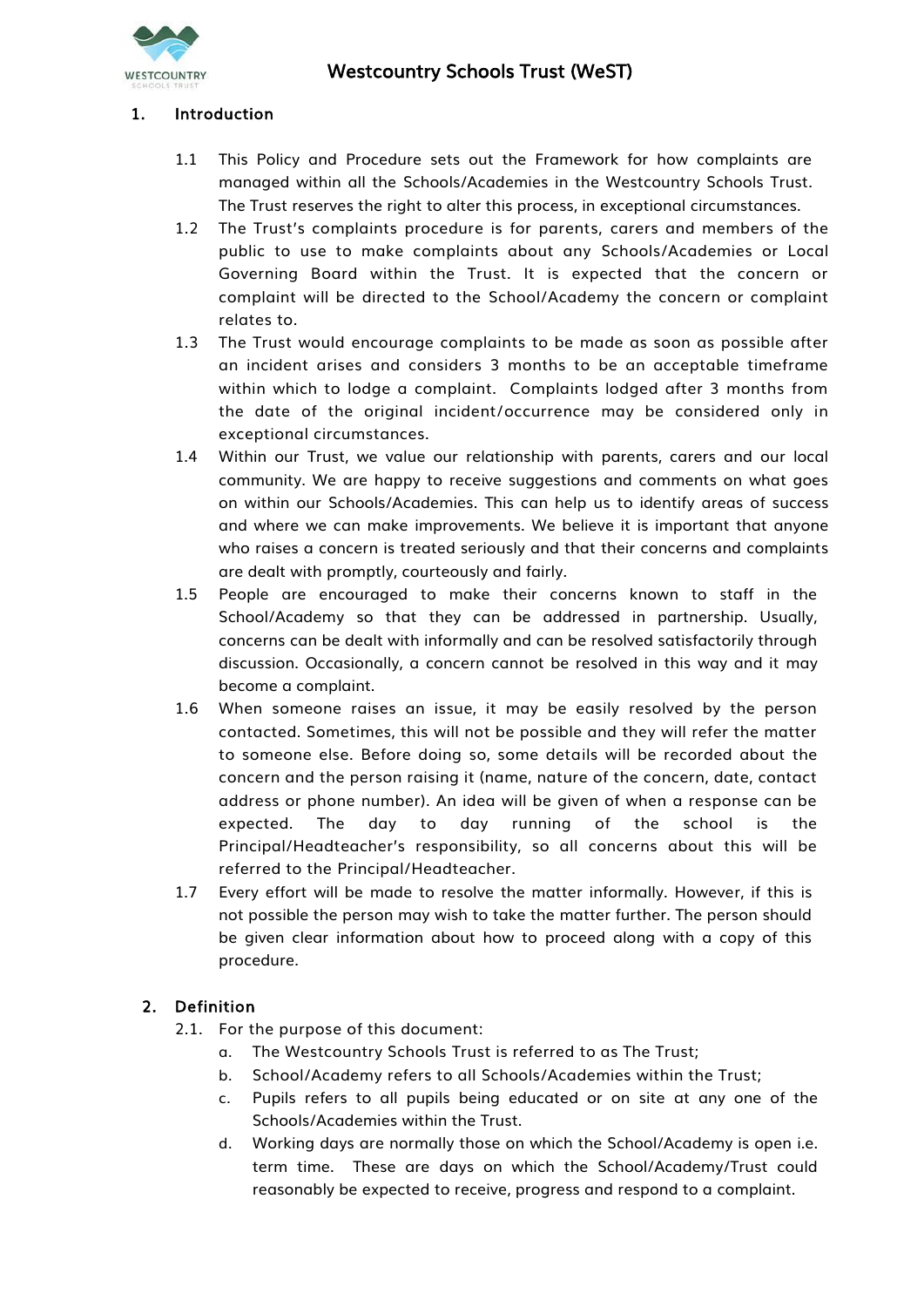

# 3. Legal Framework

3.1. This procedure is fully compliant with the statutory requirements on Schools/Academies in accordance with the standards set out in part 7 of The Education (Independent School Standards) Regulations 2014.

# 4. Receiving Complaints by Phone or in Person

- 4.1. If a telephone call is received or a person arrives at the School/Academy with a concern or complaint, the member of staff will:
	- a. Make a note of the caller information, brief details of the complaint and clarification as to who the caller wishes to speak to.
	- b. The person will be passed to an appropriate member of staff who can assist, or will be assured that they will be contacted back within one working day.
	- c. The form at Appendix A will be completed by the member of staff who initially received the complaint and emailed to the Principal/Headteacher's Administrator, who will ensure the complaint or concern is passed onto the appropriate person.

# 5. Receiving Complaints in Writing

5.1. If a complaint is received in writing, this will be passed onto the Principal/Headteacher's Administrator, who will ensure the complaint or concern is passed onto the person who will then seek to resolve the complaint in accordance with this policy.

# 6. Investigating Complaints

- 6.1. The aim is to address concerns, wherever possible without the need for formal procedures and whilst this policy outlines the complaints procedure, it does not in any way undermine efforts to resolve concerns informally. Formal procedures are invoked when initial attempts to resolve a concern have been unsuccessful and the complainant has communicated that they wish to take the matter further.
- 6.2. When investigating a concern or a complaint the aim is to:
	- a. Seek to establish what has happened and who has been involved.
	- b. Clarify the nature of the complaint and what remains unresolved.
	- c. Speak to the complainant or contact them if further information is required.
	- d. Clarify what the complainant feels would put things right.
	- e. Interview those involved in the matter (at the formal stage those being interviewed may be accompanied).
	- f. Conduct any interviews with an open mind but be prepared to persist in the questioning.
	- g. Keep notes of the interview and include a clear chronology of events.
- 6.3. At every stage of the procedure, the ways in which a complaint can be resolved is at the forefront; and it is understood that it may be sufficient to acknowledge that the complaint is valid in whole or in part and, as a result, is appropriate to offer one or more of the following:
	- a. An apology;
	- b. An explanation;
	- c. An admission that the situation could have been handled differently or better;
	- d. An assurance that actions have been taken to prevent recurrence of the subject of the complaint;
	- e. An explanation of the steps that have been taken to prevent recurrence of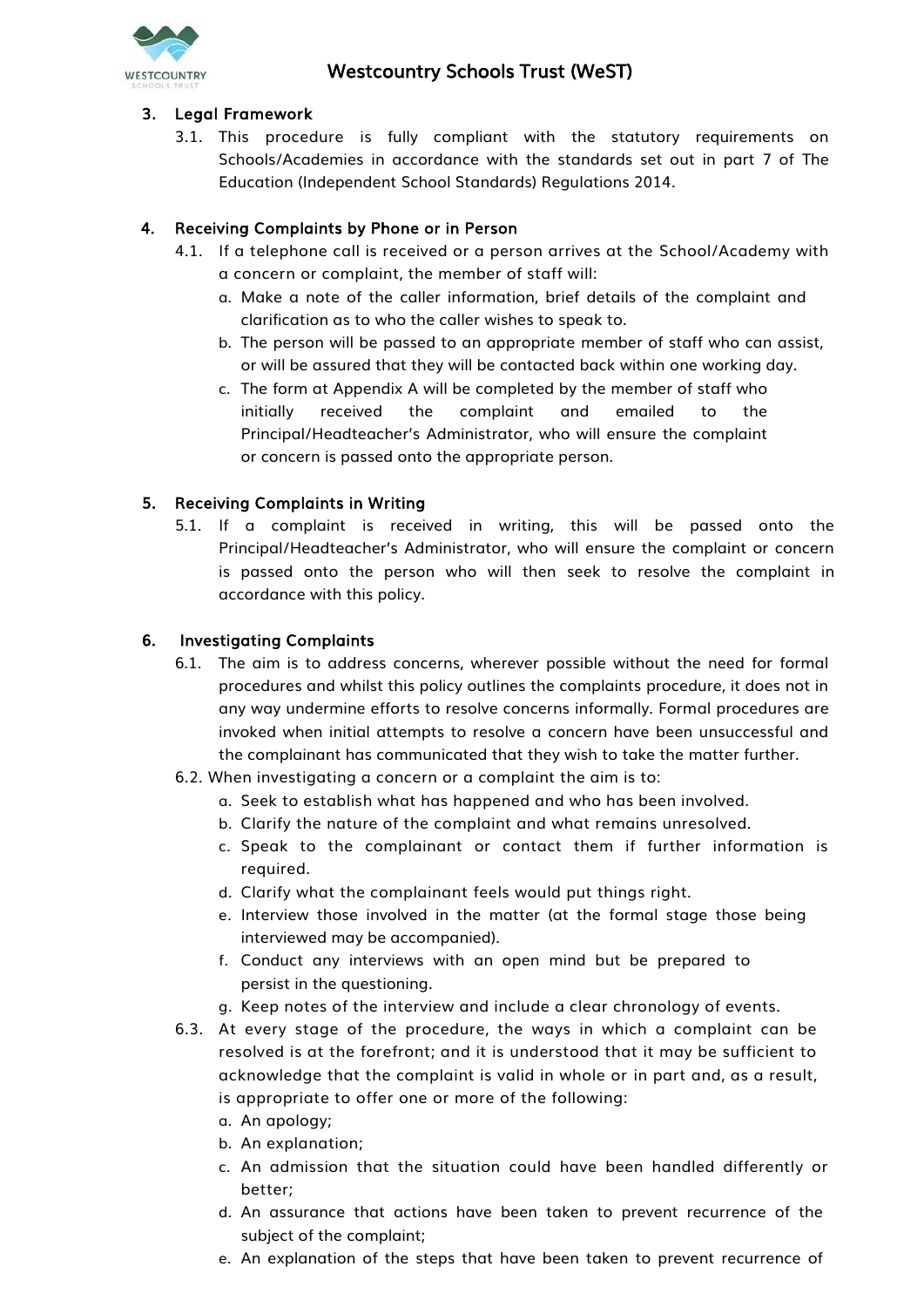

the subject of the complaint;

f. An undertaking to review Trust policies in the light of the complaint.

- 6.4. Following an investigation of events sometimes no clear conclusion may be drawn. We accept that this may be frustrating for all parties concerned.
- 6.5. If following investigation, the complaint is considered to be vexatious the complainant will be informed in writing and no further action will be considered.

# 7. Complaints Procedure

- 7.1 The complaints procedure follows a three stage process, which is detailed below. The relevant forms can be found at Appendix A & B:
	- $\bullet$  Stage 1 Informal
	- $\bullet$  Stage 2 Formal
	- Stage 3 Panel Hearing

# 7.2 Stage 1 - Concern or Informal Complaint

- a. It is in all parties' interest to resolve a complaint at the earliest possible stage. The aim will be to resolve the complaint and achieve reconciliation between the School/Academy and the complainant.
- b. The concern or complaint will be heard by a member of staff within the School/Academy it relates to, who is not subject to or had any involvement with the subject matter. Consideration will be given to the views of the complainant if they feel they would have difficulty discussing the complaint with a particular member of staff, likewise if the member of staff feels compromised to deal with the complaint. If a complaint is made to a Local Governor it will be passed to the Principal/Headteacher's Administrator, as the Local Governor may need to be involved at a later stage in the process.
- c. Complaints about Primary Academy/School Head Teachers will be referred to the relevant Executive Primary Principal.
- d. Complaints about Executive Primary Principals or Secondary School/College Principals will be referred to the Chief Executive Officer.
- e. The aim is to resolve all informal complaints within ten working days.
- f. If the complaint remains un-resolved the complainant can make a request for their complaint to be dealt with under the formal stage 2 of the complaints process (see section 7.3). For this to be considered, the complainant must submit their request in writing, within 10 working days of receipt of the outcome at the informal stage, using the form at appendix 2, giving details of the complaint, action already taken to resolve it and proposed further actions to resolve the problem.
- g. A complaint can be escalated straight to stage 2 of the complaints procedure, by the Academy or school if it has been initially assessed as needing investigation, or is a more serious dissatisfaction with some aspect of the school's policies, procedures, management or administration.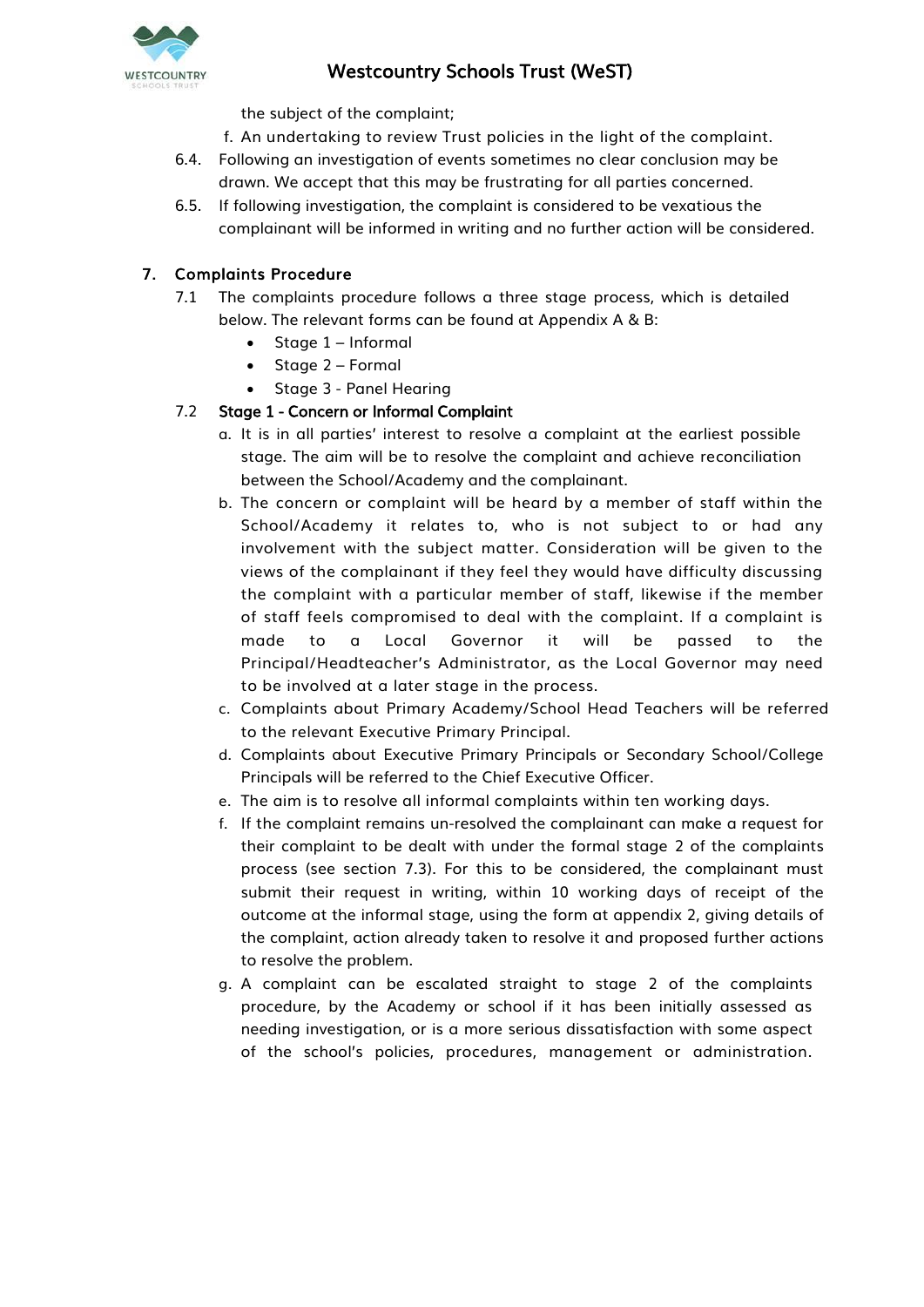

# 7.3 Stage 2 – Formal Complaint

- a. An unresolved concern or informal complaint under Stage 1, or a complaint which needs investigation, or is a more serious dissatisfaction with some aspect of the school's policies, procedures, management or administration should be set out in writing in accordance with section 7.2.f using the form at Appendix B. Failure by the complainant to provide the required information within the timeframe specified may result in a delay or the dismissal of the complaint.
- b. Formal complaints will be passed to the School Complaints Coordinator who will act as the investigating officer with the aim of resolving the complaint. Complaints about Primary School Head Teachers will be referred to the relevant Executive Primary Principal to investigate. Complaints about Executive Primary Principals or Secondary School/College Principals will be referred to the Chief Executive Officer who may investigate the complaint personally or assign it to an appropriate investigating officer.
- c. The investigating officer will collate the information, but will not make the decision on the outcome or the action to be taken.
- d. The complaint will be acknowledged in writing, (which could include email), normally within 3 working days of receipt during term time and as soon as practicable during the holidays. The acknowledgement will indicate the action that is being taken and the likely timescale for resolution.
- e. The investigating officer may request additional information from the complainant and will fully investigate the issue. In most cases the investigating officer will meet or speak with the complainant to discuss the matter.
- f. The aim is to inform the complainant of the outcome of any investigation and proposed resolution to the complaint within 15 working days from the receipt of the complaint. Please note that any complaint received within 15 working days of the end of term or half term may take longer to resolve.
- g. Written records will be kept of any meetings and interviews held in relation to the complaint.
- h. If a complainant is not satisfied with the outcome, there is an option for it to be escalated to stage 3 (see 7.4). For this to be considered, the complainant must submit this request in writing , within 15 working days of receipt of the outcome of stage 2, stating specifically what element(s) of their original complaint remain unresolved and confirmation of how they believe matters could be resolved.
- i. The investigating officer will escalate the complaint to stage 3 upon the complainant's written request and confirmation that they are dissatisfied with the outcome of stage 2.

#### 7.4 Stage 3 – Panel Hearing

If the complainant remains dissatisfied following Stage 2 and wishes to take the complaint further, the complaint must be put in writing within 15 working days of the outcome at Stage 2, addressed to the Chair of the Board of Trustees.

The written complaint should:

- a. state clearly the reason for the complaint
- b. explain clearly what steps have been taken to resolve the complaint so far by the academy/school and why this has not been satisfactory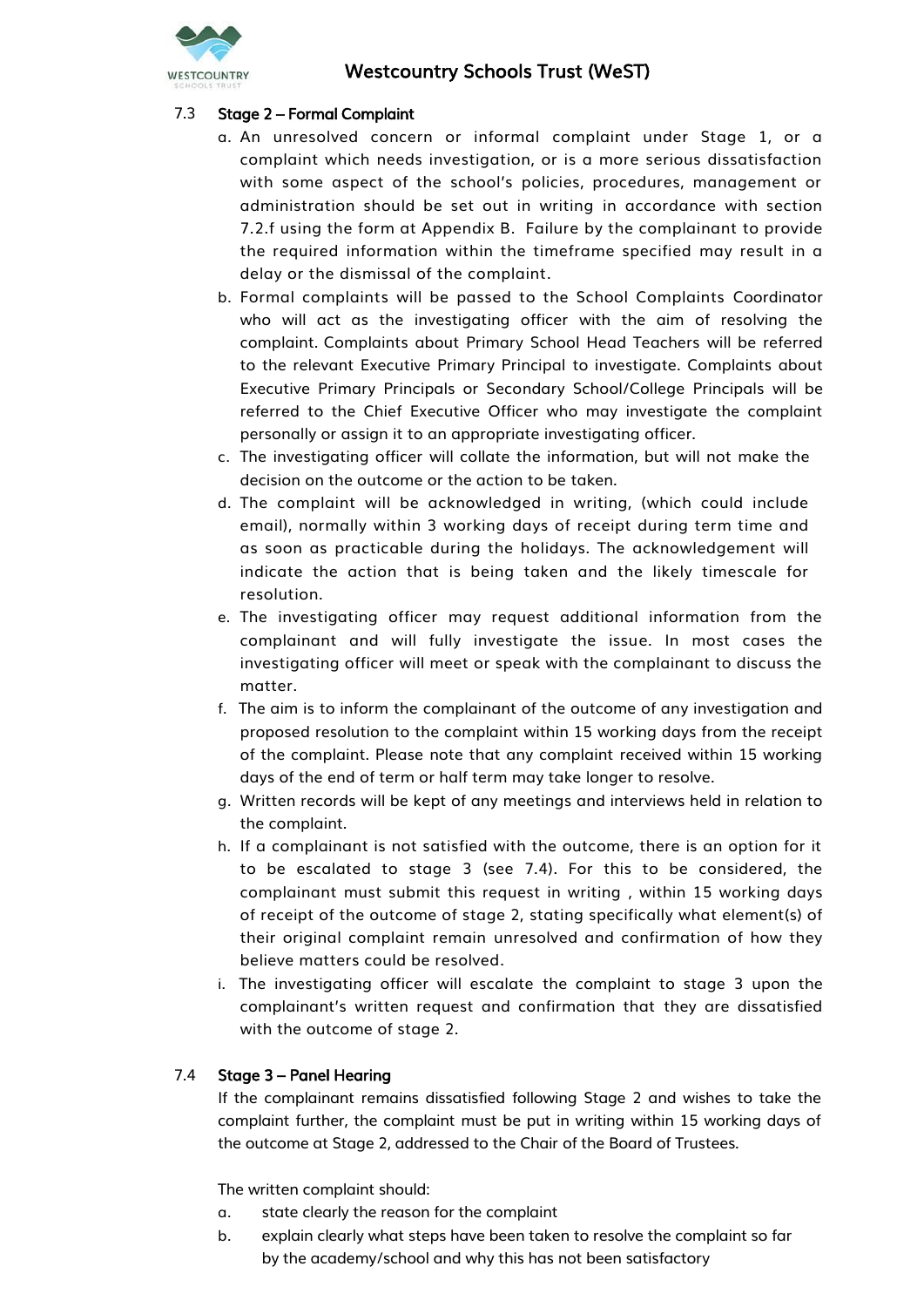

c. outline the desired outcome from the complaint

The complaint will be acknowledged in writing, which could include email, Normally within 3 working days of receipt. The acknowledgement will indicate the next steps in the process.

The chair of the Board of Trustees will arrange for the complaint to be considered and investigated. This will involve a Panel of Governors/independent individuals and a panel hearing should take place as soon as possible and normally no later than 20 working days after the date of receipt of the complaint under Stage 3.

The Panel will consist of at least three Governors/independent members who have not been directly involved in matters detailed in the complaint. If the Chair of the Board of Trustees has been involved in discussions to help resolve the complaint at an earlier stage, s/he will arrange for another governor to take charge of the investigation. The Chair will ensure that at least one member of the Panel is independent of the management and running of the School/Academy (i.e. not a Governor of the school/academy, a member of the trust board, or an employee of the academy or trust).

The Governor in charge of investigating the complaint may invite the complainant to a meeting to discuss the concerns.

Parents will be given reasonable notice of the Panel hearing date, with any Papers circulated 5 working days in advance.

- 7.5 As part of the formal stage, the complainant must make sure that members of the Governors' complaints panel are provided with any written information and/or evidence to be used in a formal hearing – also to be provided in time for circulation 5 working days in advance. The complainant may be accompanied to any meeting. The chair of the panel may invite any person who could help establish the facts of the complaint and will advise the complainant of this before the meeting.
- 7.6 If any member of staff is required by the Chair of the Board of Trustees or the Complaints Panel to attend a meeting, they will have the opportunity to be accompanied. A member of staff named in a complaint may also choose to attend a meeting, even if not required to do so by the Governors or they may be represented. If this happens, all parties will be informed in advance.

The aim of the Panel hearing will always be to resolve the complaint and achieve reconciliation between the academy/school and the complainant.

7.7 When the panel has fully investigated the complaint, the Chair of the Panel will write to the complainant with findings and recommendations normally within 10 working days of the hearing. If the Panel consider that further investigations are required prior to it reaching a decision, this timescale may be extended.

The decision reached is final.

The findings and recommendations will be reported to the Academy/School Governing Board the Chair of the Trust Board and where relevant, the person who is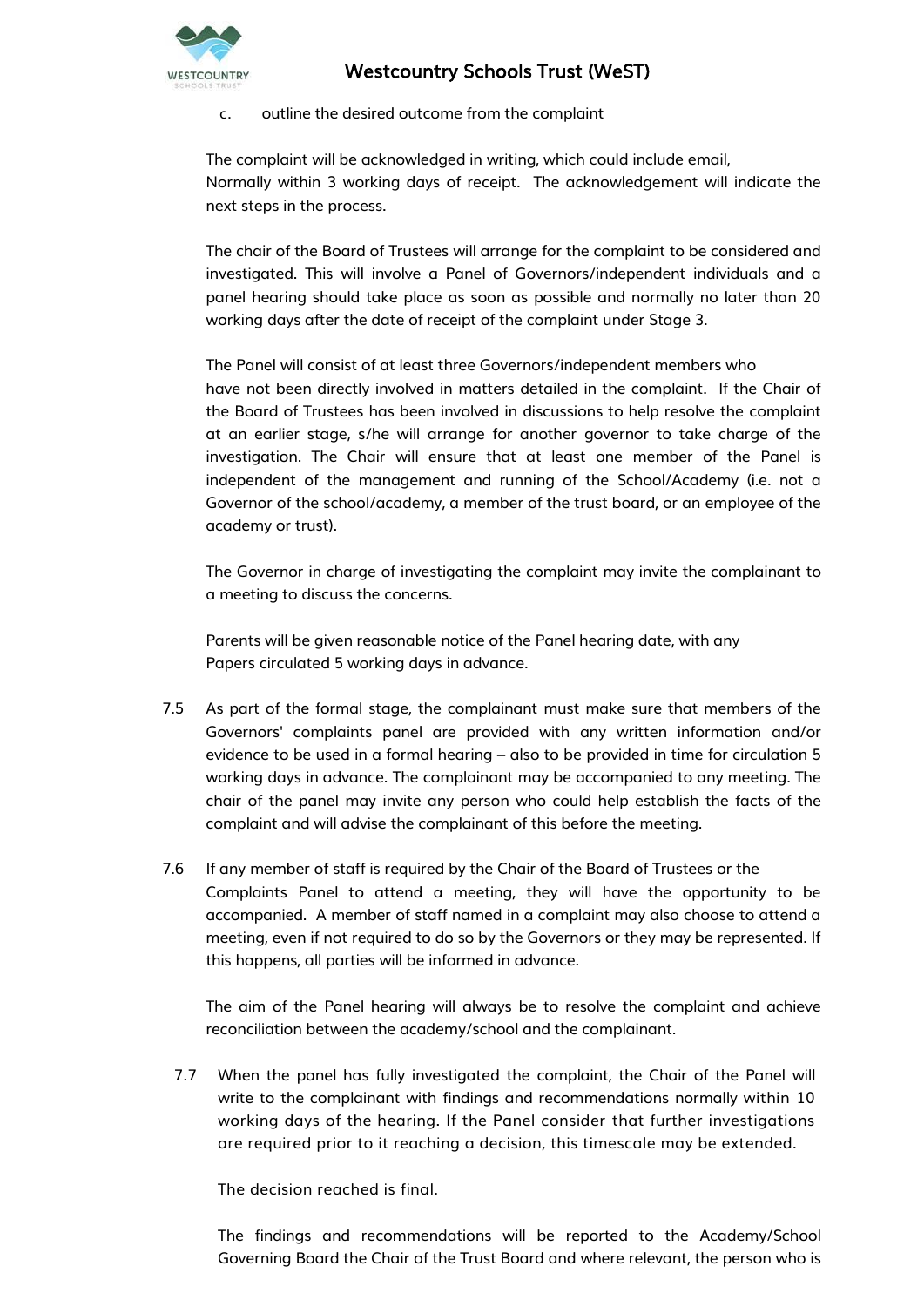

the subject of the complaint.

# 8. Roles and Responsibilities

#### The Role of the Clerk:

All panels considering complaints must be Clerked. The Clerk would be the contact point for the complainant and be required to:

- set the date, time and venue of the hearing, ensuring that the dates are convenient to all parties and that the venue and proceedings are accessible
- collate any written material and send it to the parties in advance of the hearing
- meet and welcome the parties as they arrive at the hearing
- record the proceedings
- notify all parties of the Panel's decisions

# The Role of the Chair of the Panel:

The Chair of the Panel has a key role, ensuring that:

- the remit of the Panel is explained to the parties and each party has the opportunity of putting their case without undue interruption;
- the key issues are addressed;
- key findings of fact are made;
- complainants or others who may not be used to speaking at such a hearing are put at ease;
- the hearing is conducted in an informal manner with each party treating the other with respect and courtesy;
- the panel is open minded and acting independently;
- no member of the panel has a vested interest in the outcome of the proceedings or any involvement in an earlier stage of the procedure;
- each side is given the opportunity to state their case and ask questions;
- written material is seen by all parties. If a new issue arises it would be useful to give all parties the opportunity to consider and comment on it.

#### 9. Record Keeping

A copy of the Panel's findings and recommendations will be available for inspection on the school premises by the proprietor and the head teacher. A written record will be kept of all complaints that are made under Stages 2 or 3 and

- (I) whether they were resolved following a formal procedure, or proceeded to a panel hearing; and
- (ii) action taken by the school/academy/Trust as a result of those complaints (regardless of whether they are upheld); and

Correspondence, statements and records relating to individual complaints will be kept confidential except where the Secretary of State or a body conducting an inspection under section 109 of the 2008 Act requests access to them.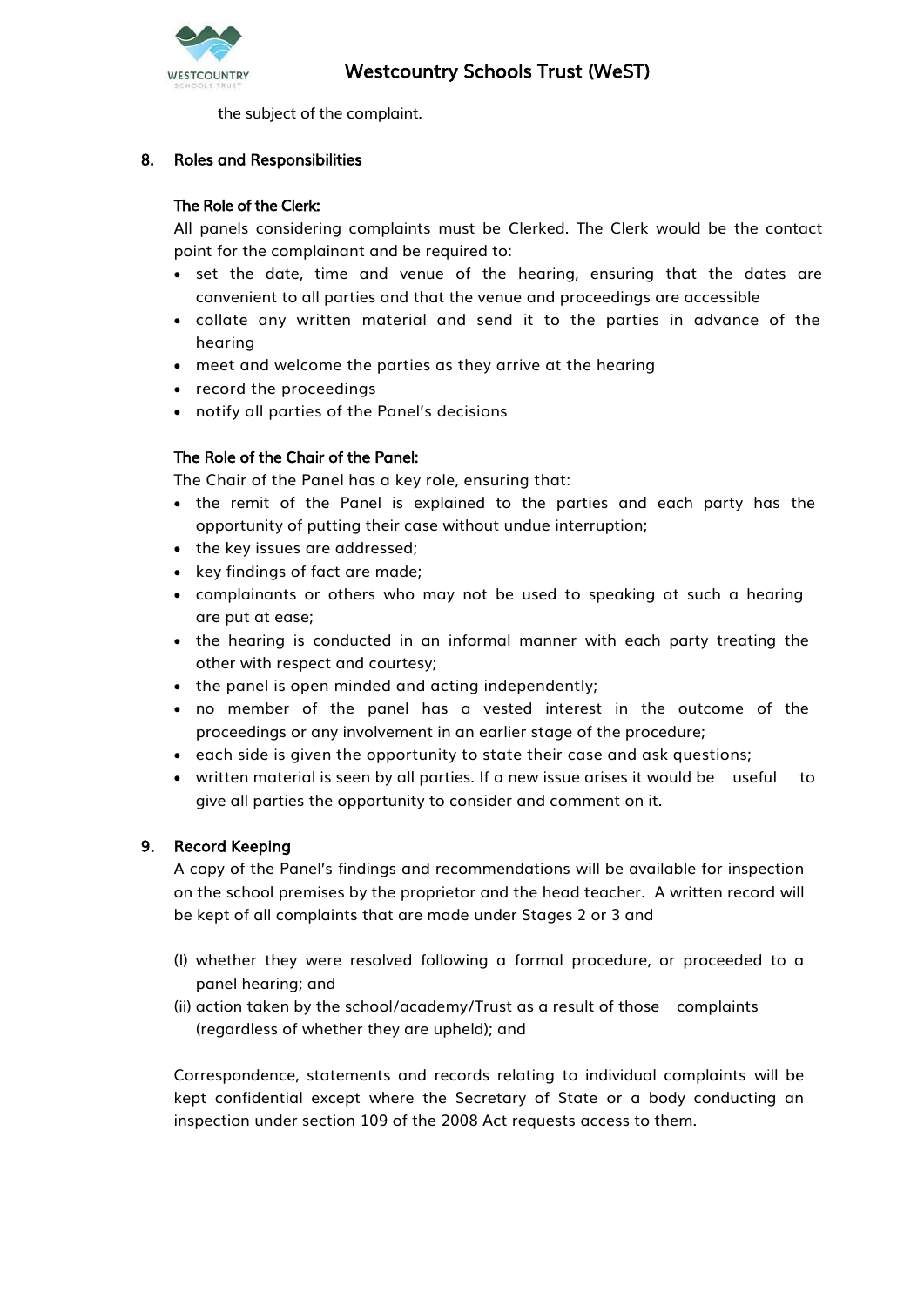

#### 10. Exempt Complaints

The following are exempt complaints:

#### Complaints about matters outside of the Trust's control

This means a complaint about the activities of persons or organisations not under the direct control of the Trust (for example, complaints by one parent against another).

#### Complaints about decisions of the Board of Trustees

Decisions made by the Board of Trustees are not subject to review by Trust employees or individual trustees, and any dissatisfaction in respect of any such decision should be addressed to the Board of Trustees (c/o the Chair of Trustees). The Board will consider such representations at a duly convened meeting, but shall not be obliged to reconsider their decision.

# Complaints about Trustees or Committees of the Board acting under their delegated powers

This means a complaint about the activities of trustees or committees of the Board, who are acting under the powers delegated to them by the Board of Trustees. These are subject to the Code of Conduct and other policies adopted by the Board, and subject to review by the full Board of Trustees; concerns in respect of such matters should be addressed to the Chair of Trustees (or the Vice Chair if the concern is in relation to the activities of the Chair), who will take such action within his/her powers as s/he considers to be appropriate.

#### Complaints previously dealt with

This means a complaint raised by a complainant which has already been dealt with using the procedures outlined in this policy, and which raises no new matter and presents no new information. This may include a complaint which differs slightly from the original complaint, but which is substantially the same as the complaint previously dealt with.

#### Complaints in relation to which other procedures exist

This means a complaint in respect of matters which are properly dealt with by way of alternative procedures in place (for example, employee complaints relating to employment matters should be dealt with under the Trust's Grievance Policy; complaints relating to pupil exclusions should be dealt with under the relevant legislative process etc.)

#### Complaints by a Persistent Complainant

This means a complaint which is substantially different from complaints previously received, but is submitted by a complainant who may be considered unreasonably persistent.

A complainant will not be considered unreasonably persistent solely on the basis that he or she has submitted previous complaints. However, matters such as volume of correspondence, the effect on the Trust's resources of dealing with the complainant, the importance or triviality of the complaint, and the direct impact of the matter complained of on the complainant will be considered factors in determining whether the complaint is an exempt complaint.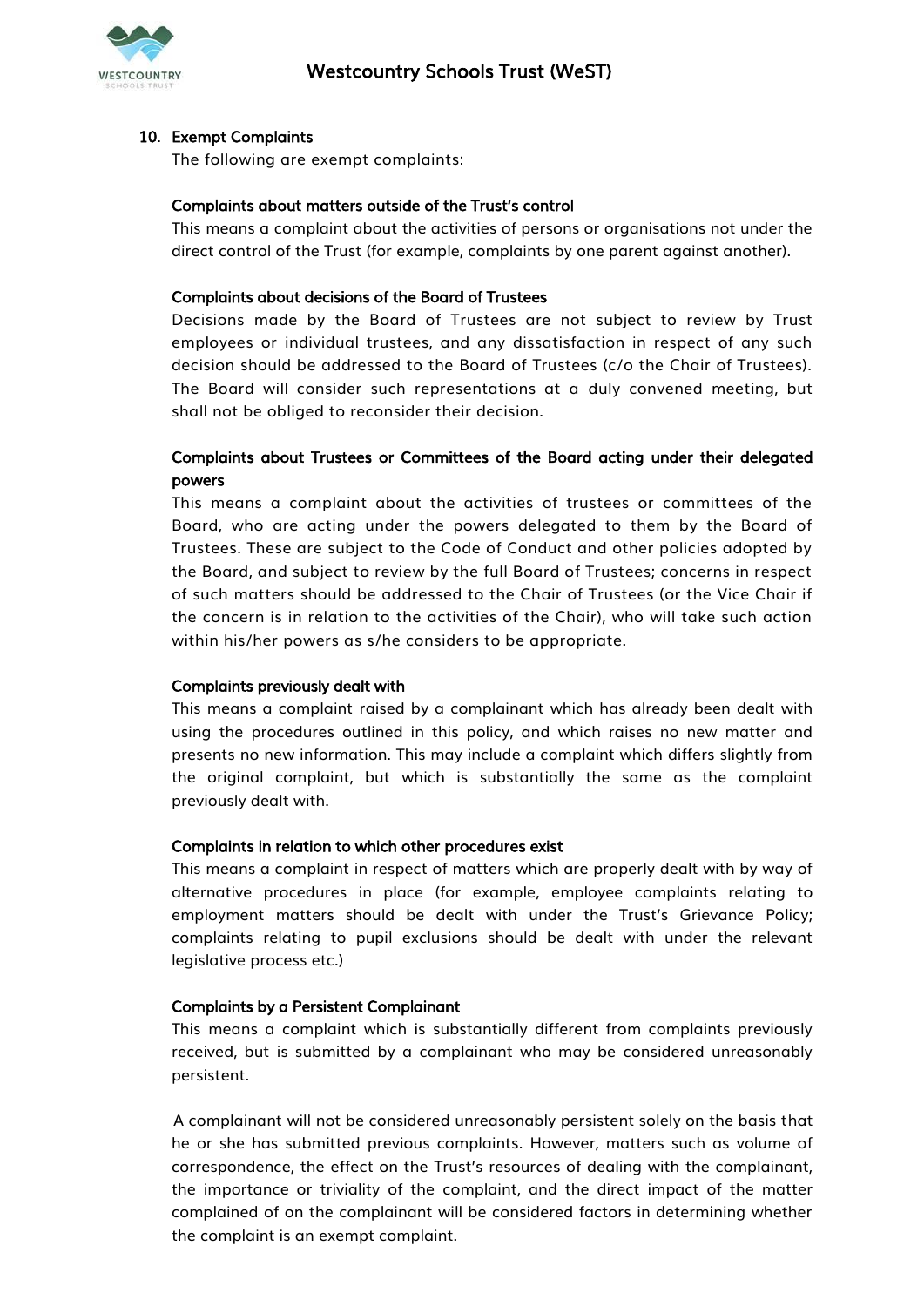

#### 11. Unacceptable Behaviour

We will aim to deal fairly, honestly, consistently and appropriately with all complainants, including those who we consider to be persistent complainants. We believe that all complainants have the right to be heard, understood and respected. We also consider that our employees have the same rights.

The Trust reserves the right to conclude an investigation without further involvement from the complainant, or choose not to conclude an investigation, if the complainant's behaviour is deemed unacceptable, e.g. aggressive.

Where behaviour is so extreme that it threatens the immediate safety and welfare of the school's staff or pupils, we will consider reporting the matter to the police or taking legal action. In such cases, we may not give the complainant prior warning of that action.

#### 12. The Role of Other Bodies

A complaint about the Trust or an individual Academy/school within the Trust can be referred by a member of the public to the ESFA.

- 12.1 The role of the ESFA (Education and Skills Funding Agency) on behalf of the Secretary of State: If a complaint is referred to the ESFA, the ESFA will check whether the complaint has been dealt with properly by the Trust. The ESFA will only consider complaints that fall into the following three areas:
	- a. Where there is undue delay or the Trust did not comply with its own procedure when considering a complaint
	- b. Where the Trust is in breach of its funding agreement with the Secretary of State
	- c. Where a Trust has failed to comply with any other legal obligation.

It is unlikely that the ESFA will overturn a Trust's decision about a complaint. However the ESFA will request that the complaint is looked at again from the appropriate stage, if there has been a breach in its own complaints procedure. If the procedure does not meet the regulation the Trust will be required to rectify any aspects that do not meet the regulations.

#### Complaints can be referred to the ESFA via their online form:

<https://form.education.gov.uk/fillform.php?self=1&form\_id=cCCNJ1xSfBE&t ype=form&ShowMsg=1&form\_name=Contact+the+Department+for+Educatio n&noRegister=false&ret=%2Fmodule%2Fservices&noLoginPrompt=1>.

#### 12.2 The role of the (DfE) Department for Education

You may complain to the DfE if you have remain dissatisfied and have followed the Westcountry Schools Trust Complaints Policy and Procedure and followed all of the 'Make a Complaint' steps on the DfE website [https://www.gov.uk/complain-about-school/state-schools.](https://www.gov.uk/complain-about-school/state-schools)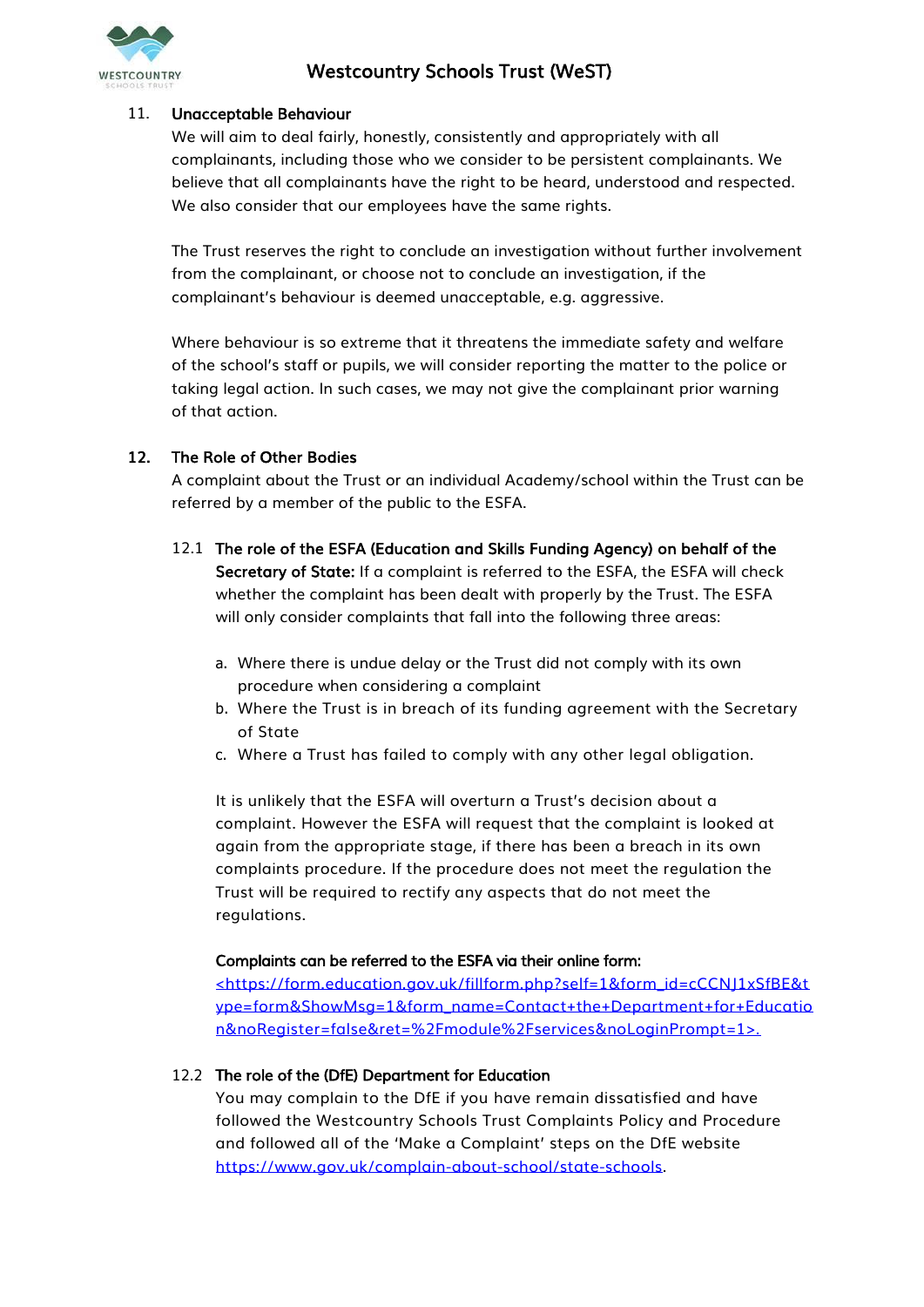

You may do this via the online via school complaints form <https://www.education.gov.uk/form/school-complaints-form> or at the postal address below: Department for Education Piccadilly Gate Store Street Manchester M1 2WD

#### 12.3 The role of Ofsted

You can complain to Ofsted if you think a school is not run properly. <https://contact.ofsted.gov.uk/online-complaints> You must have already followed the Trust's Complaints Policy and Procedure.

#### 13. Policy Circulation

- 13.1. This Policy will be published on the Trust's website, on the individual School/Academy websites and included in the Trust's Policy Monitoring Schedule.
- 13.2 This Policy will be circulated to every Member, Trustee/Director, Local Governor and Senior Employee by sending an email to the link on the Trust's website on an annual basis and when each new Member, Trustee/Director, Local Governor and Senior Employee joins the Trust.
- 13.3. The Trustees, in consultation with the Local Governing Boards, are responsible for overseeing, reviewing and organising the revision of the Complaints Policy

#### 14. Adoption of the Policy

This Policy has been adopted by the Trustees of the Westcountry Schools Trust.

Signed : Iain Grafton

(Chair of Trust)

Date: 23 October 2018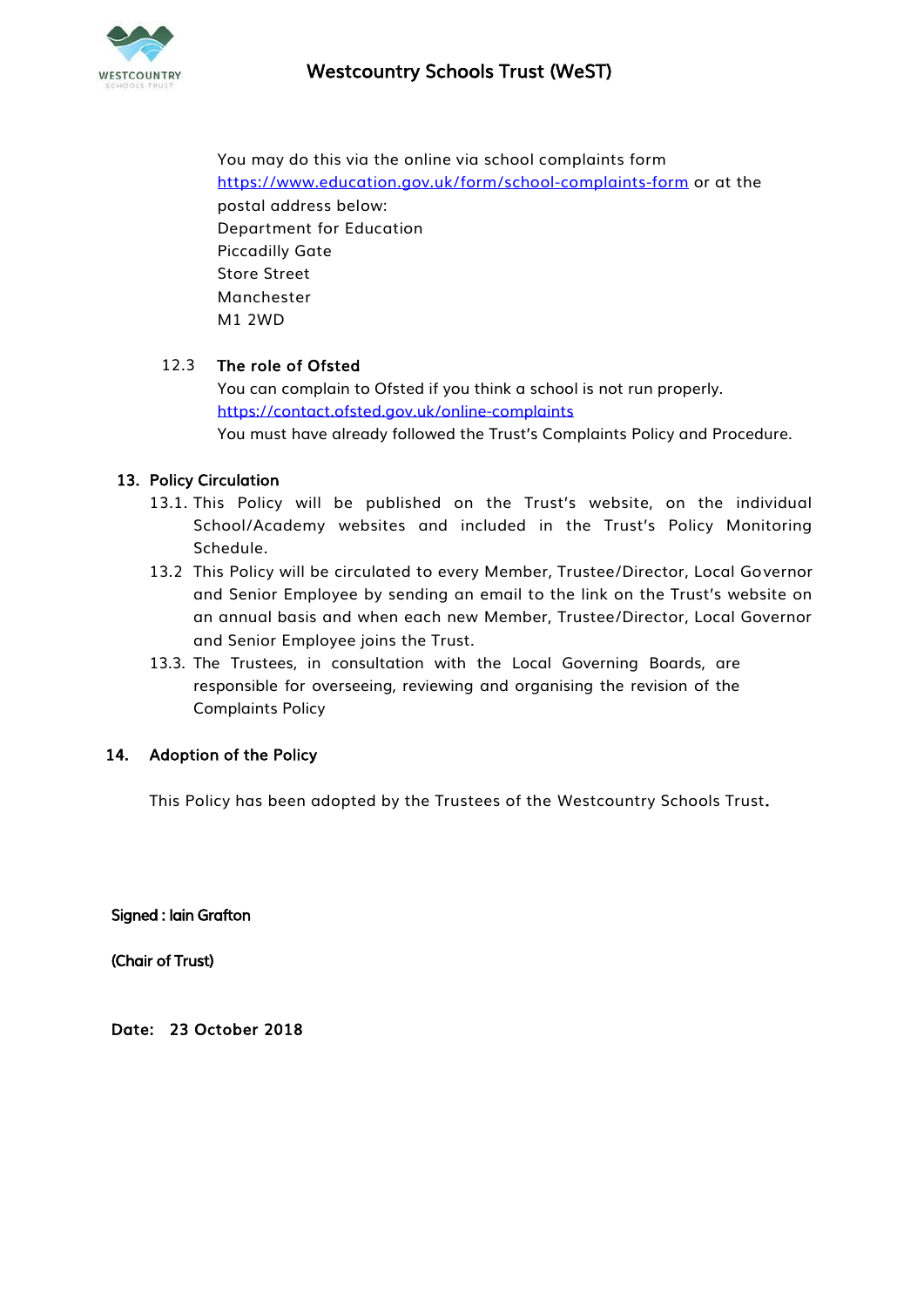

Г

| <b>Appendix 1 Record of Complaint Form</b>                         |                           |                                         |  |
|--------------------------------------------------------------------|---------------------------|-----------------------------------------|--|
| <b>Name of the School/Academy:</b>                                 |                           |                                         |  |
| me:                                                                | In person or by<br>phone? | Address:                                |  |
| <b>Contact Numbers &amp; Email:</b>                                |                           | Date & Time:                            |  |
| <b>Complaint</b>                                                   |                           |                                         |  |
|                                                                    |                           |                                         |  |
| Complaint Recorded by:                                             |                           | Who the complainant wishes to speak to: |  |
| Acknowledge that the person will be contacted within 1 working day |                           |                                         |  |
| Office Use:<br>Who complaint has been passed on to:                |                           |                                         |  |
| Date and time:                                                     |                           |                                         |  |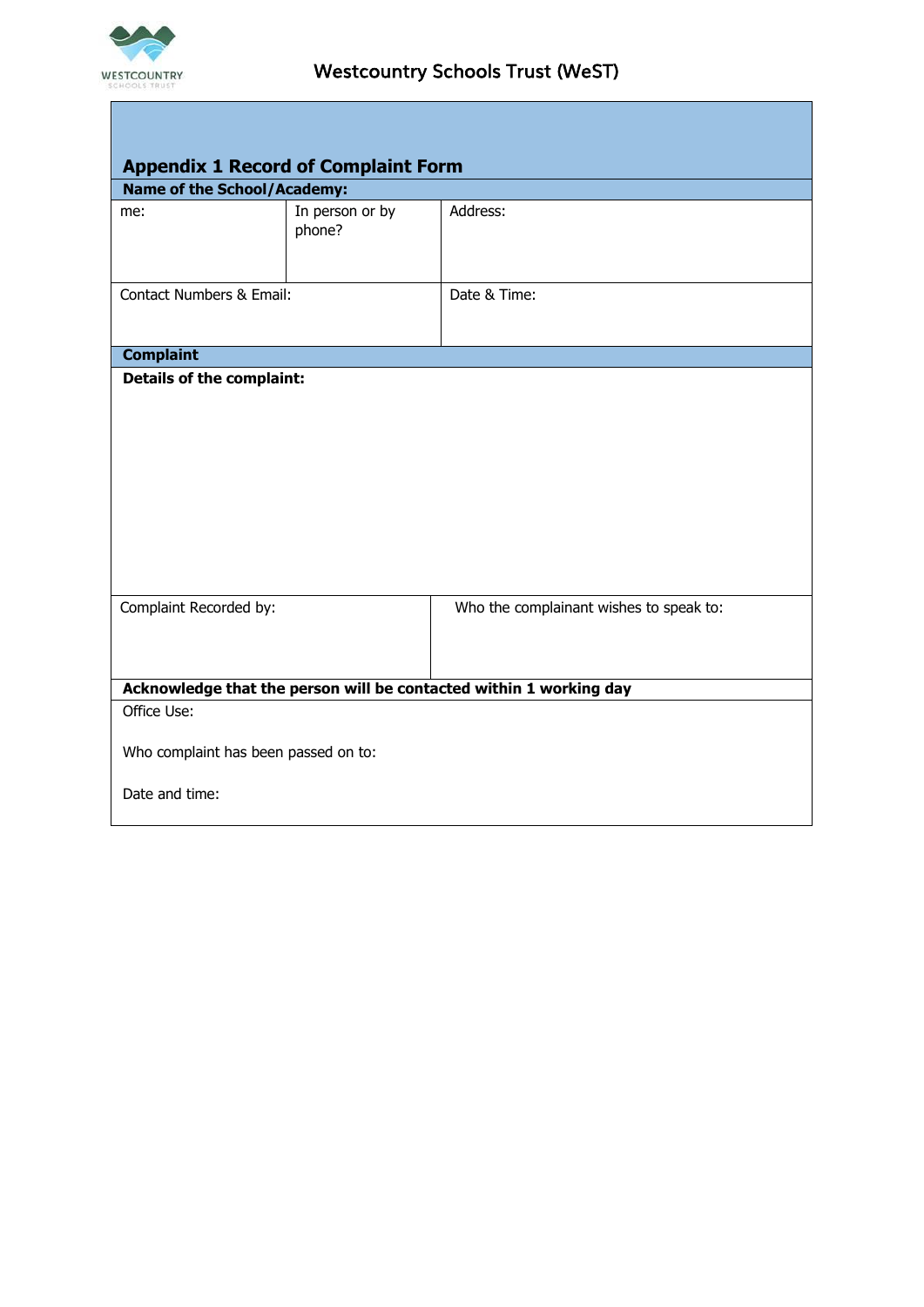

×

| <b>Appendix 2 - Formal Complaint Form</b>      |             |                                                                 |  |
|------------------------------------------------|-------------|-----------------------------------------------------------------|--|
| <b>Name of the School/Academy:</b>             |             |                                                                 |  |
| Surname:                                       | First Name: | Address:                                                        |  |
| Contact Numbers & Email:                       |             | If applicable - name of pupil and relationship to<br>the pupil: |  |
| Complaint - to be completed by the complainant |             |                                                                 |  |
| <b>Details of the complaint:</b>               |             |                                                                 |  |
| Action already taken to resolve the complaint: |             |                                                                 |  |